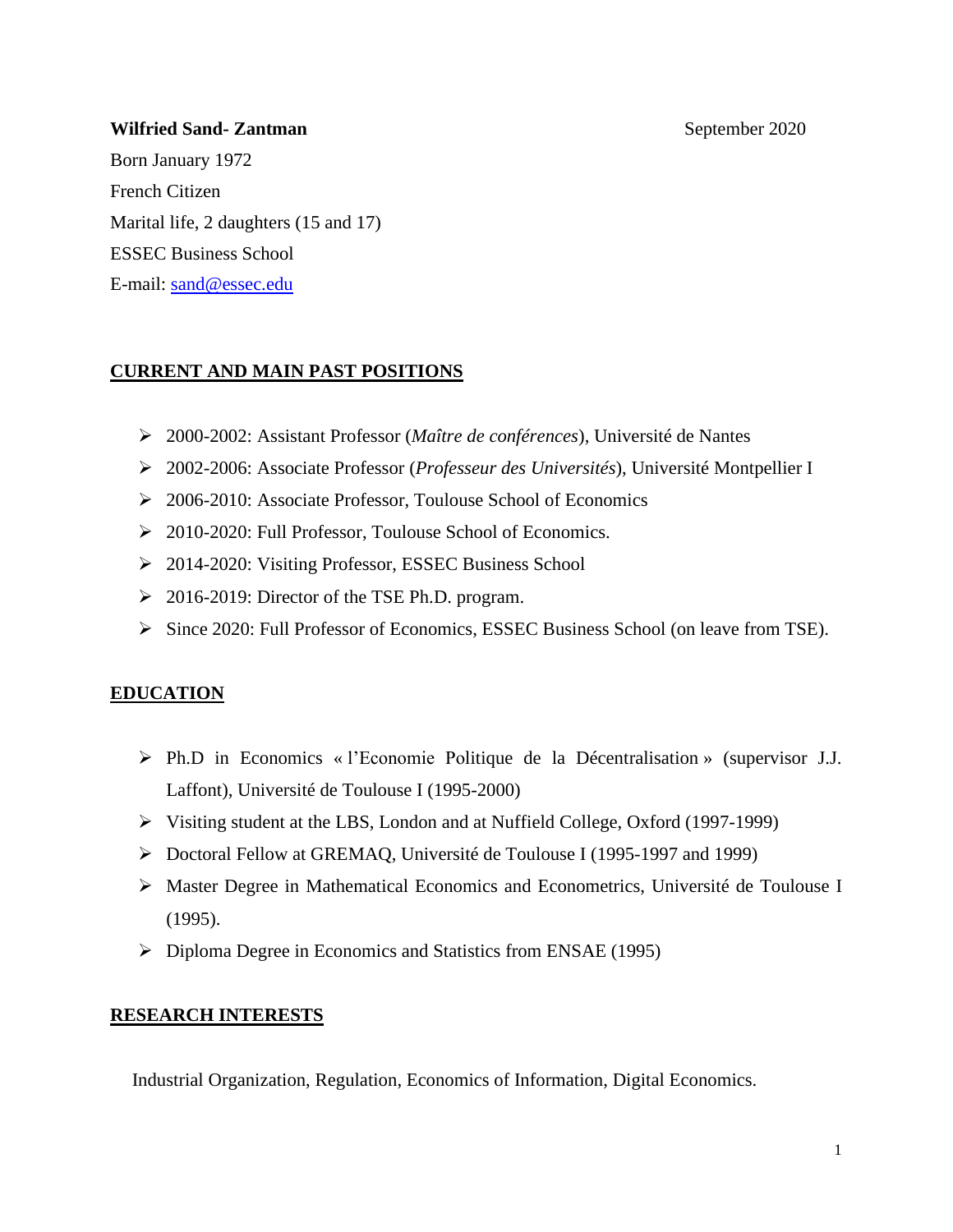## **DISTINCTIONS AND INVITATIONS**

- ➢ Ph.D. Scholarship from the Ministry of Higher Education (1995-1999).
- ➢ Award for doctoral teaching and research PEDR (2003-2007, 2007-2011, 2016-2019, 2019-2020).
- ➢ Award for Scientific Excellence, Université de Toulouse 1 Capitole, 2012-2015.
- ➢ ANR Grant on « Competition Policy and Regulation » (TSE, PSE, Université de Paris 1), local leader, 2013-16.
- ➢ 2013 Certificate of Reviewing Excellence for *International Journal of Industrial Organization.*
- ➢ Invited professor, University of Tor Vergata in Roma, 2013.
- ➢ Invited professor, Humbold-Universität zu Berlin, 2014.

## **TEACHING ACTIVITIES**

- ➢ Contemporary Economic Problems (undergraduate level, Economics Students)
- ➢ Introduction to Economics (undergraduate level, Law Students)
- ➢ Microeconomics (undergraduate and graduate level, Business and Economics Students)
- ➢ Industrial Organization (undergraduate and graduate level, Economics Students)
- ➢ Applied Mathematics (graduate level, Economics Students)
- ➢ Business Economics (graduate level, Business Students)
- ➢ Economics of Contracts and Organizations (graduate level, Economics Students)
- ➢ International Trade (graduate level, Business and Economics Students)
- ➢ Law and Economics (graduate level, Law Students)
- ➢ Public Economics (graduate level, Economics Students)
- ➢ Regulation (graduate level, Economics Students)
- ➢ Theory of Incentives (graduate level, Economics Students)

### **TRAINING SESSIONS FOR CORPORATE SPONSORS**

➢ « Les instruments de promotion des énergies renouvelables », EDF, 2005.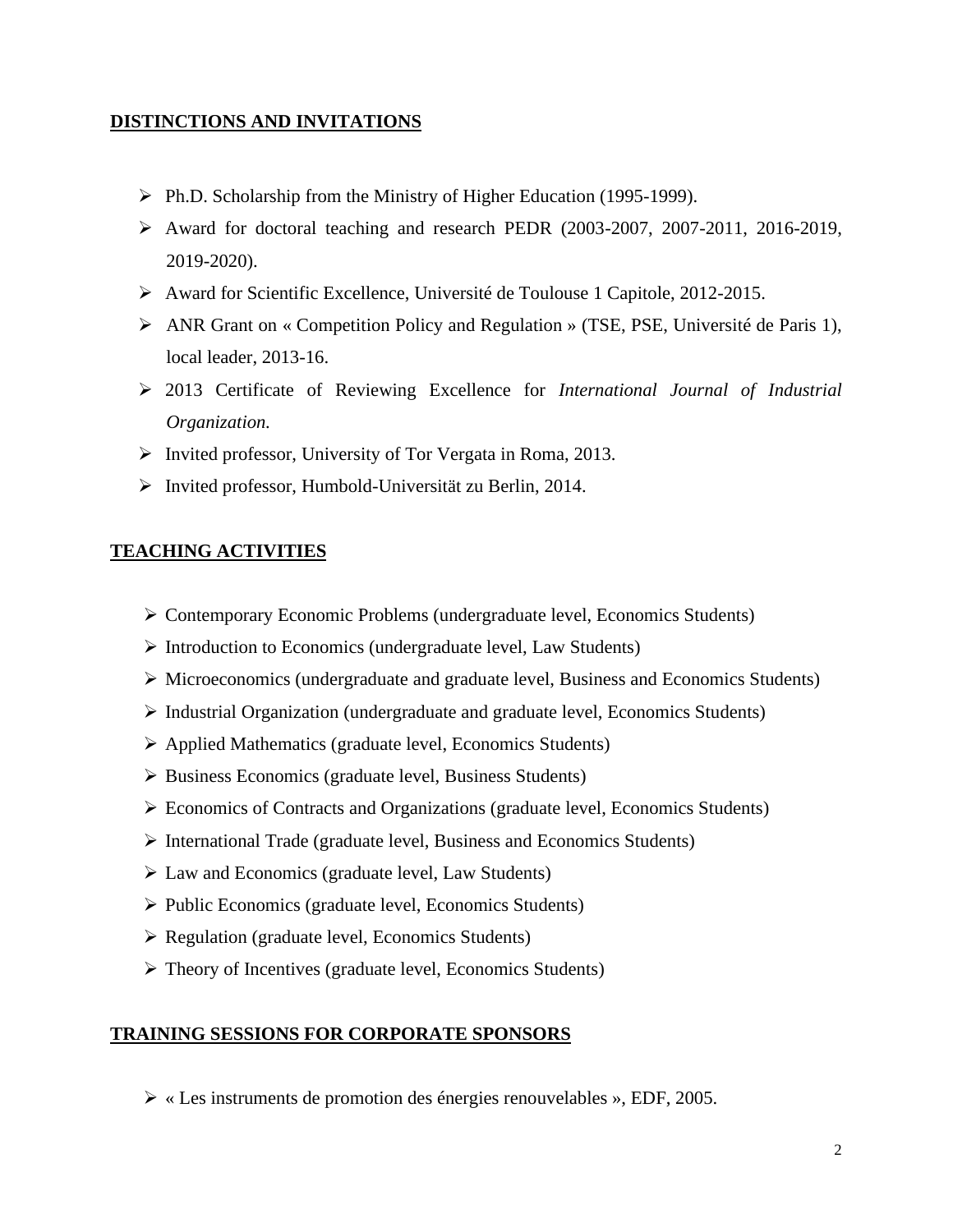- ➢ « Analyse économique du contrôle des prix », EDF, 2007.
- ➢ « Analyse des Marchés du gaz en Europe », EDF 2007.
- ➢ « La régulation incitative », EDF, 2007.
- ➢ « Analyse économique de la neutralité du net », France Telecom, 2008.
- ➢ « Le financement des infrastructures », France Telecom, 2009.
- ➢ « L'utilisation des données privées », France Telecom, 2010.
- ➢ « Analyse économique des ventes liées », France Telecom, 2011.
- ➢ « Les marchés bifaces », France Telecom 2011.
- ➢ « Analyse économique des PPP », France Telecom, 2012.
- ➢ « L'analyse économique des pratiques de fidélisation », France Telecom, 2012.
- ➢ « Analyse économique des concentrations », Orange, 2013.
- ➢ « Investissement et Concurrence », Orange, 2013.
- ➢ « L'économie des données personnelles », Orange, 2013.
- ➢ « Innovation, Propriété Intellectuelle et Anti-Trust», Orange, 2014.
- ➢ « Objectif et critères d'évaluation des autorités de concurrence», Orange, 2014.
- ➢ « Effets de Réseau et Concurrence », Orange, 2015.
- ➢ « L'Economie de l'Attention », Orange, 2015.
- ➢ « Fusion et Entrée », Orange 2015.
- ➢ « Accords Horizontaux, Fusion et Investissement », Orange 2017.
- ➢ « Marchés du Numérique et Valeur de l'Information », CNES, 2017.
- ➢ « Rationalité limitée, Concurrence et Protection du Consommateurs », Orange 2017.
- ➢ « Privacy : Quelques Développements Economiques Récents », Orange 2018.
- ➢ « La Mesure des Prix dans les télécoms », Orange 2018.
- ➢ « La Concurrence entre Plateformes », Orange 2019.

#### **PhD. SUPERVISION**

Radolawa Nikolowa (2007, senior lecturer at *Queen Mary University London*); Vanessa Valero (2011, Lecturer at Loughborough, UK), David Sauer (2012, senior manager at *Deloitte&Touche*); Xingyi Liu (2014, Lecturer at Aston, UK); Alejandro Lombardi (2015,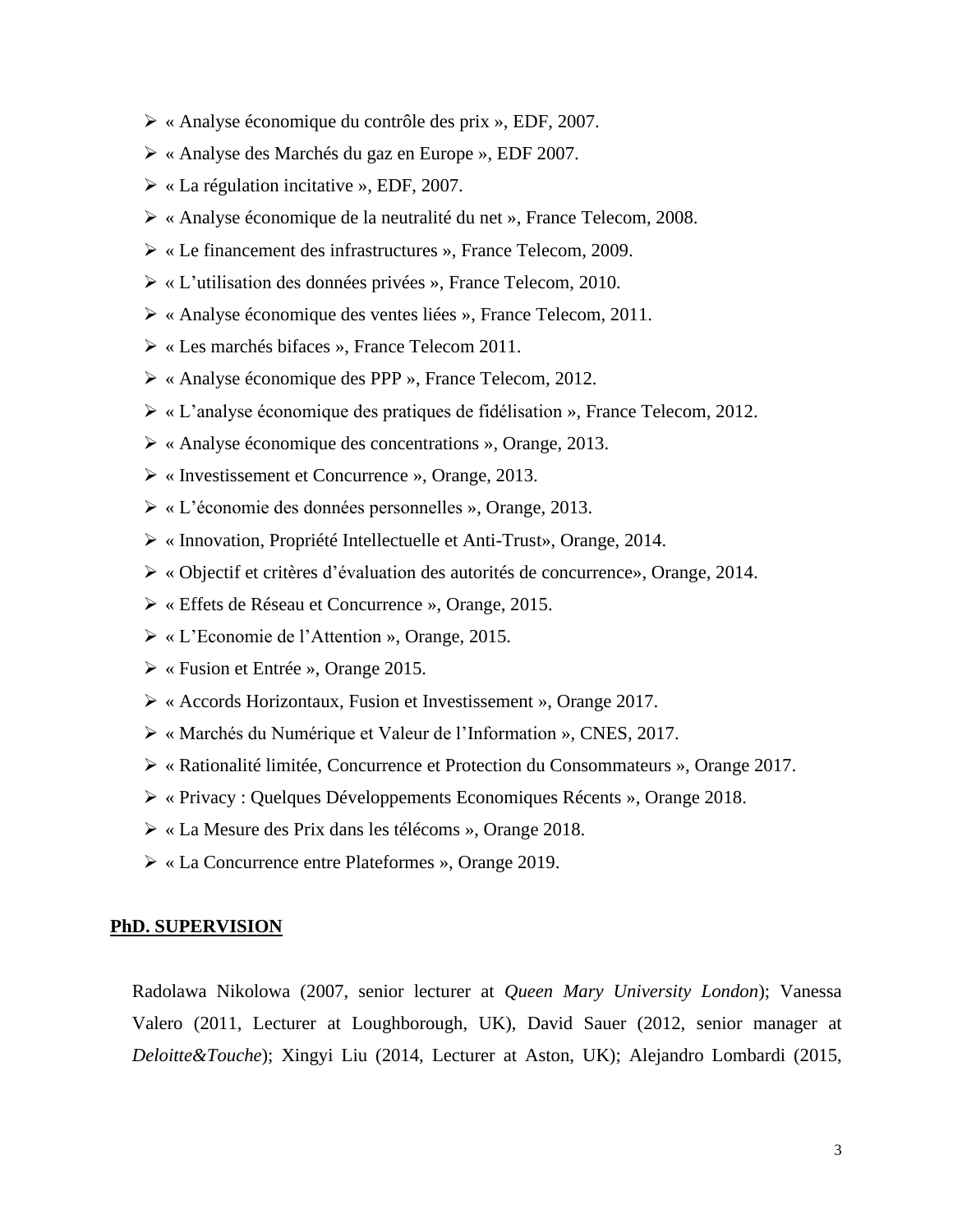Economist at Compass Lexecon, Buenos Aires); Rodrigo Montes (2016, economist at Compass Lexecon, Washington); José Heresi (2020); Sarah Lemaire (5<sup>th</sup> year).

#### **HDR COMMITTEE**

Jérôme Pouyet (PSE, 2012), Catherine Bobtcheff (Toulouse, 2015), François Maréchal (Besançon, 2016), Andrew Rhodes (Toulouse, 2020).

#### **ACADEMIC PUBLICATIONS (in English)**

- 1. «Constitutional Design and Regional Favoritism», *Journal of Public Economic Theory*, 4 (1), 2002, 71-93.
- 2. «Information Acquisition, Political Game and the Delegation of Authority», with J.J. Laffont, *European Journal of Political Economy*, 18 (3), 2002, 407-428.
- 3. «Economic Integration and Political Accountability», *European Economic Review*, 48, 2004, 1001-1025.
- *4.* «Citizen Candidacy with Asymmetric Information», with G. Casamatta, *B.E. Journal in Theoretical Economics (Topics),* Vol.5 (1), 2005.
- 5. «Signaling and the Design of Delegated Management for Public Utilities», with D. Martimort, *RAND Journal of Economics*, Vol. 37(4), 763-782, 2006.
- 6. «Contracting for an Innovation under Bilateral Asymmetric Information», with D. Martimort and J.C Poudou, *Journal of Industrial Economics*, Vol. 58, 324- 348, 2010.
- 7. «Public and private investment in Regulated Network Industries: Coordination and Competition issues», with B. Jullien and J. Pouyet, *Review of Network Economics*, Vol. 9, 2010.
- 8. «Dynamic Cooperation in local public good supply with imperfect monitoring» with G. Cheikbossian, *Annals of Economics and Statistics,* Vol. 101-102, 327-346, 2011.
- 9. «Contracting and Idea Disclosure in the Innovative Process», with D. Martimort and J.C. Poudou, *Annals of Economics and Statistics*, Vol. 101-102, 287-306, 2011.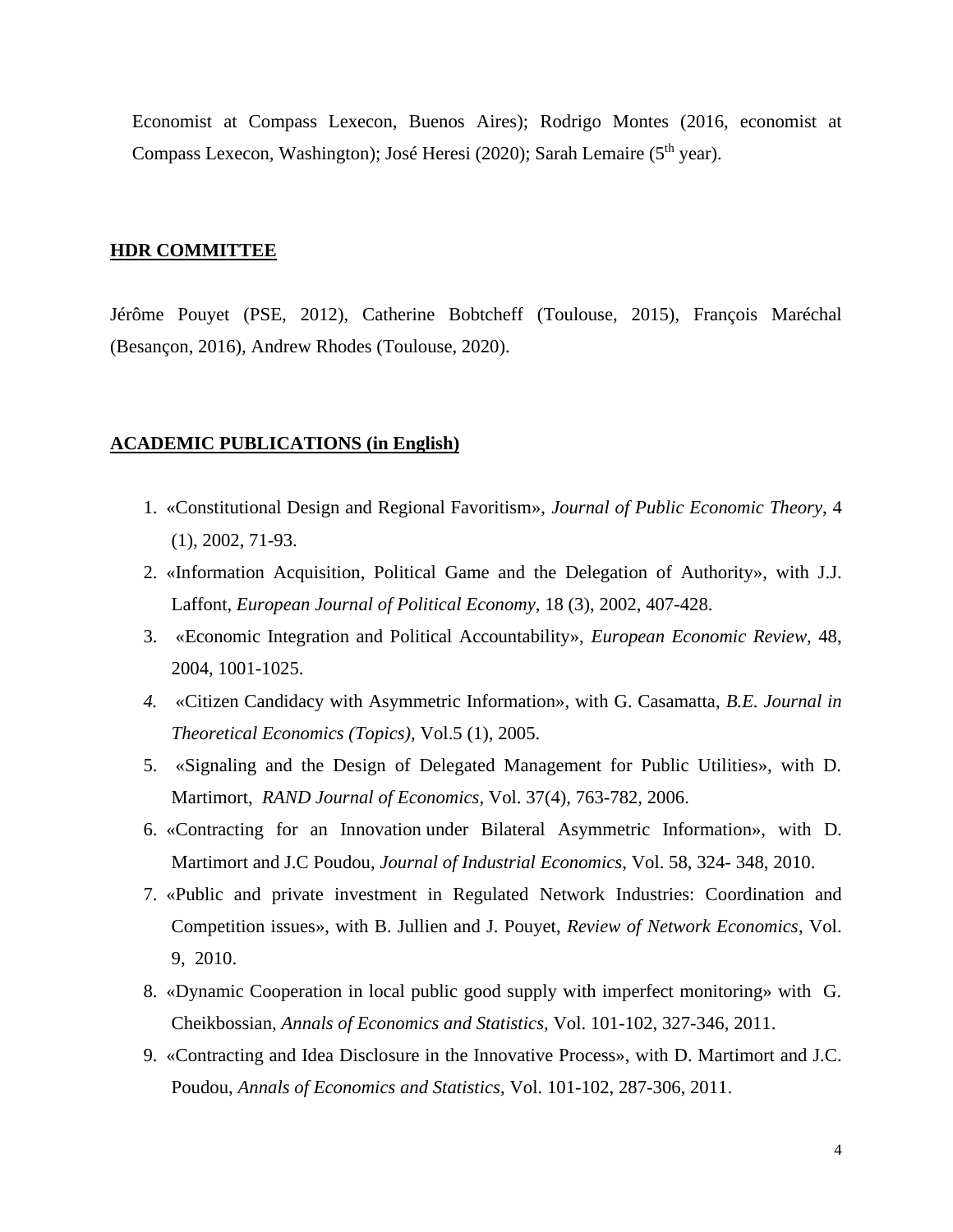- 10. «Solving Global Warming Problems: Beyond Markets, Simple Mechanisms May Help!» with D. Martimort, *Canadian Journal of Economics,* Vol. 46 (2), 2013.
- 11. «Termination Fees Revisited» with B. Jullien and P. Rey, *International Journal of Industrial Organization*, Vol. 31 (6), 738-750, 2013.
- *12.* «A Mechanism Approach to Climate Agreements» with D. Martimort, *Journal of the European Economic Association,* Vol 14 (3), 669-718, 2016*.*
- 13. «An Offer You Can't Refuse: Early Contracting with Endogenous Threat» with B. Jullien and J. Pouyet, *RAND Journal of Economics*, Vol. 48 (3), 733-748, 2017.
- 14. « Entry and Merger Policy », with L. Jaunaux and Y. Lefouili, *Economics Letters*, Vol. 161, 124–129, 2017.
- *15.* « Internet Regulation, Two-Sided Pricing, and Sponsored Data», with B. Jullien, *International Journal of Industrial Organization,* Vol. 58, 31-62, 2018.
- *16.* «The Value of Personal Information in Online Markets with Endogenous Privacy», with R. Montes and T. Valletti. *Management Science*, Vol. 65, 1342-1362, 2019.
- *17.* «The Economics of Platforms: A Theory Guide for Competition Policy», with B. Jullien, forthcoming in *Information Economics and Policy*.

### **ACADEMIC PUBLICATIONS (in French)**

- 1. « Choix Constitutionnel et Délégation Stratégique », *Revue d'Economie Politique*, 110 (5), sept.-oct. 2000, 683-700*.*
- 2. « Un Modèle de Citoyens-Candidats en Information Asymétrique » with G. Casamatta, *Revue Economique*, 53 (3), 2002, 537-544.
- 3. « Analyse Economique des Pratiques de Fidélisation », *Revue Française d'Economie,*  Vol. XXVIII (3), 37-70, 2014.
- 4. « Accords Environnementaux : Le Marché Peut-il Réussir l'Arbitrage entre Incitations et Participation ? », with D. Martimort, *Revue Economique,* vol. 65 (4), 481-497, 2014.
- 5. « Quel Rôle pour les Acteurs Publics dans l'Incitation Privée aux Investissements ?», with B. Jullien and J. Pouyet, *Revue Economique*, vol. 69 (6), 985-1007, 2018.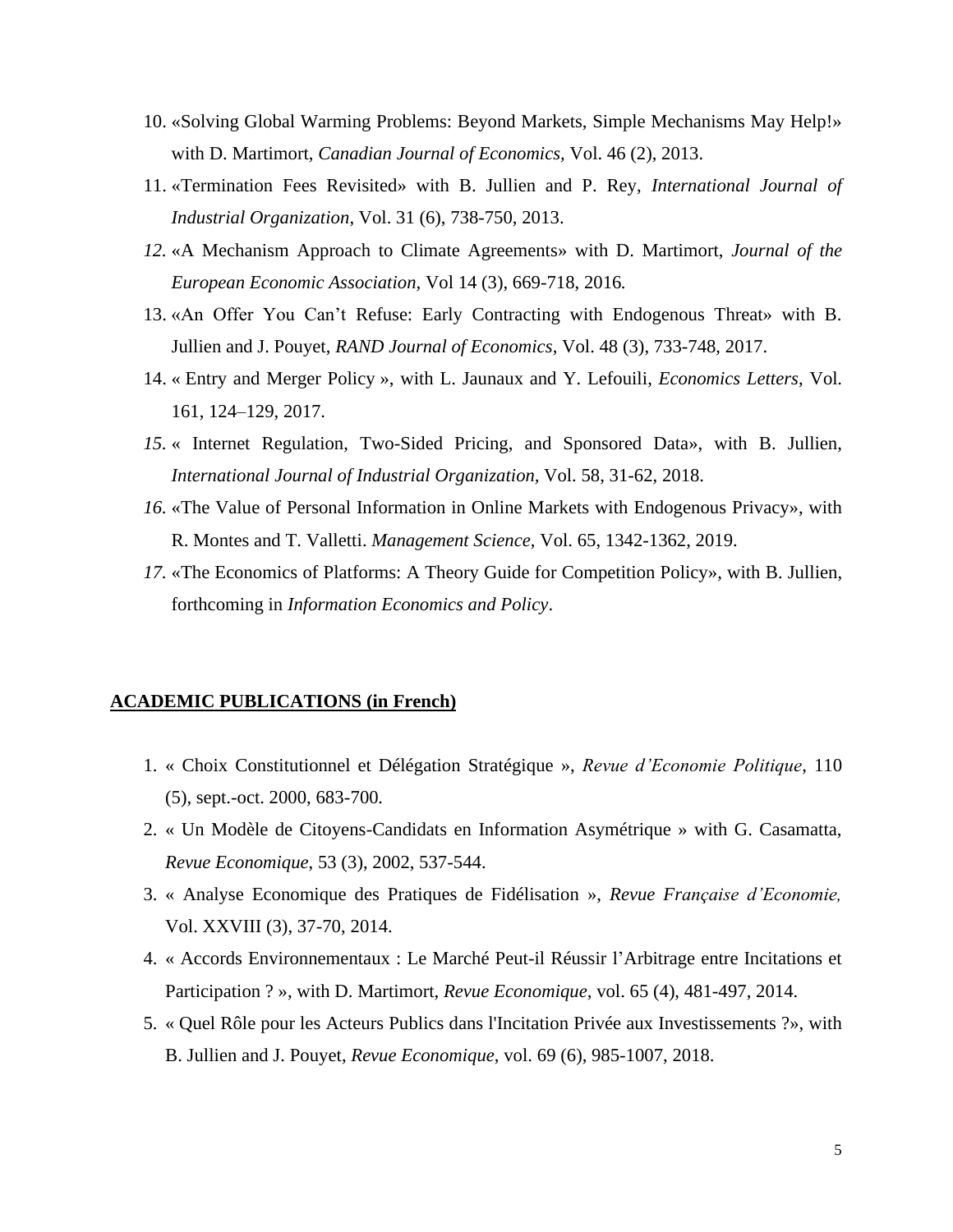### **NON ACADEMIC PUBLICATIONS**

- 1. « Décentralisation Croupion with G. Casamatta, *L'Expansion,* April 2004.
- 2. « Internet : Prévenir la Saturation», with B. Jullien, *La Tribune*, December 16<sup>th</sup> 2010.
- 3. « Public-Private Interplay in the telecom industry», *Communications and Strategies*, No. 91, 2013.
- 4. « Le marché mondial du carbone n'aura pas lieu», with D. Martimort, *LeMonde.fr*, July 2015.

#### **SCIENTIFIC REPORTS AND POLICY PAPERS FOR CORPORATE SPONSORS**

- 1. « Analyse économique des contrats de concessions pour la distribution d'électricité », with Claude Crampes and M.-A. Plagnet, EDF, 2009.
- 2. « La Régulation des Monopoles », with Bruno Jullien, France Télécom, 2010.
- 3. « Net Neutralité : Développements Récents de la Littérature Economique » with Bruno Jullien, SFR, 2011.
- 4. « Report on the competitive situation of the Colombian mobile telecommunications market », with David Bardey and Bruno Jullien, Movistar-Telefonica (Colombia), 2011.
- 5. « Les Pratiques de Fidélisation », France Télécom, 2012.
- 6. « Competition and Investment: What Do We Know from the Literature? », with Jérôme Mathis, Orange, 2014.
- 7. « Welfare Standards in Competition Policy » with Jérôme Mathis, Orange, 2015.
- 8. « Network Effects » with Bruno Jullien, Orange, 2016.
- 9. « Enjeux Economiques de l'Industrie Spatiale », CNES, 2016.
- 10. « Cooperation between Firms for Infrastructures », Orange, 2017.
- 11. « Taxation in the Digital Economy », Orange, 2018.
- 12. « Price Measurement in Telecommunications », Orange, 2019.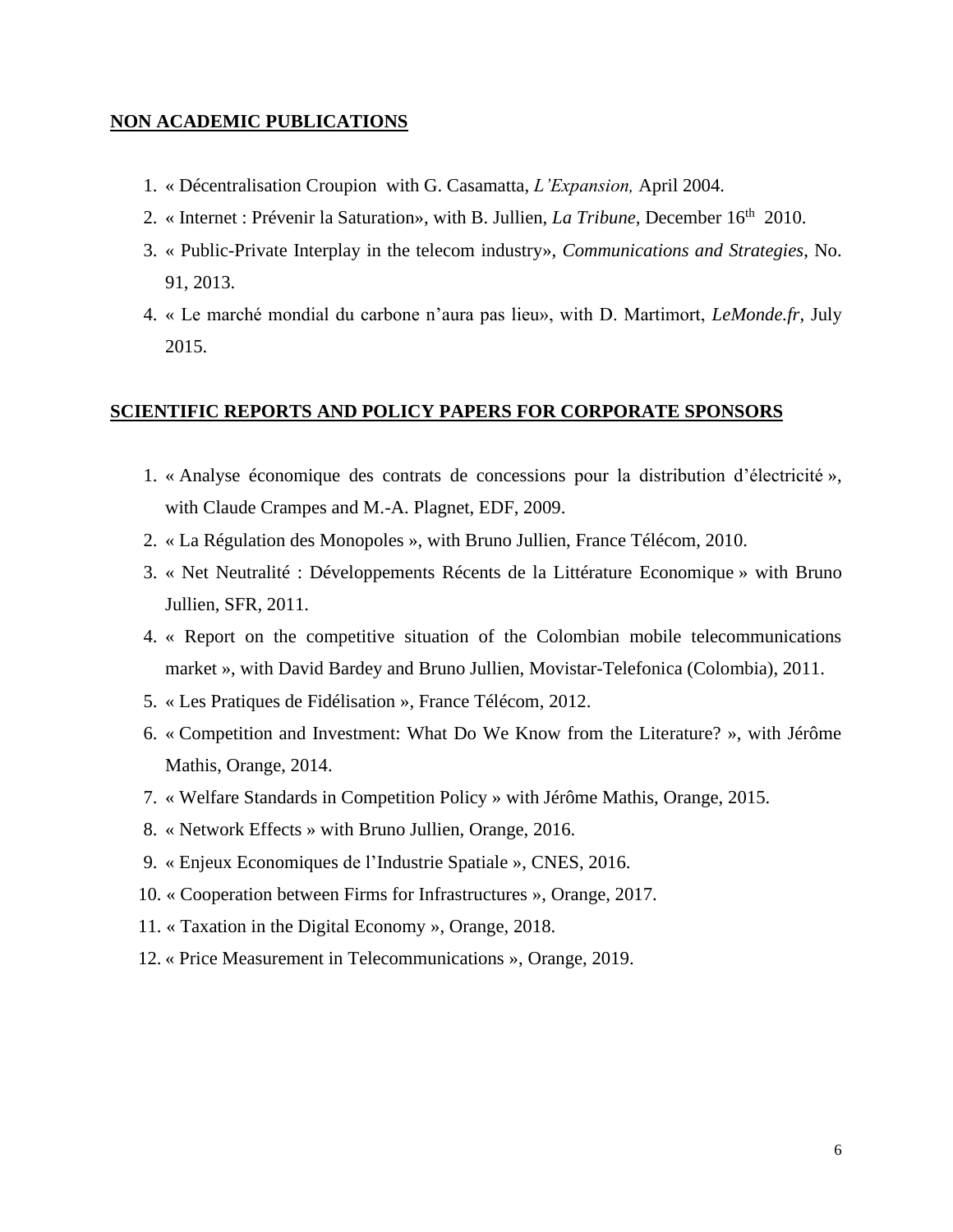#### **CONFERENCES AND SEMINARS**

EEA1997, ESEM 1997, Jamboree ENTER (Tilburg, 1997), London Business School (1998) , EEA Meeting 1998, Université de Perpignan (2000), Université de Louvain (2000), Université de Cergy-Pontoise (2000), Université de Nantes (2000), EEA 2000, AFSE 2001, Université de Montpellier I (2004), JMA 2004, conférence IDEI-CORE (2004), ESEM 2004, conférence IDEI-IVE (2006), EARIE 2006, Université de Nantes (2007), EARIE 2007, EARIE 2008, Conférence TSE-IDEI on software industries (2009), Humbold Universität Berlin (2009), AFSE 2009, Toulouse School of Economics (2009), Université Montpellier 1 (2009), Université Paris 1 (2009), Ecole-Polytechnique and LEI (2010), Econometric Society World Congress (2010), Tor Vergata University (2010), Paris School of Economics (2011), Congrès thématique de l'AFSE (2011), EARIE 2011, Telecom ParisTech (2011), Université de Besançon (2011), Thema (UCP and ESSEC, 2012), Toulouse Business School (2012), EARIE 2012, ICT Conference ParisTech (2012), Université de Rennes 1 (2012), Toulouse School of Economics (2012), EAERE 2013, EARIE 2013, University of Liege (2013), Imperial College London (2013), London IO Day (2013), ICT Conference Telecom ParisTech (2014), LABEX MME-DII (2014), ESEM 2014, EARIE 2014, Düsseldorf Institute for Competition Economics (2015), EARIE 2015, CREST-LEI (2015), Olso Theory & Environment Workshop (2016), Université de Caen (2016), Northwestern Searle Center (2016), Université Paris-Dauphine (2016), African Meeting of the Econometric Society (2017), Université Nancy (2018), Université Paris-Dauphine (2018), TSE Digital Forum (2018), French Association of Law and Economics (2018), TSE Digital Economy Conference (2019), Université de Montpellier (2019), 11<sup>th</sup> Conference Telecom ParisTech of Digital Economics (2019).

#### **REFEREE ACTIVITIES**

*American Economic Review - Annals of Cooperative and Public Economics - Annals of Economics and Statistics - B.E. Journal of Economic Analysis and Policy – Economic Journal - Environmental and Resource Economics- European Journal of Political Economy - European Economic Review – Information Economics and Policy - International Economic*